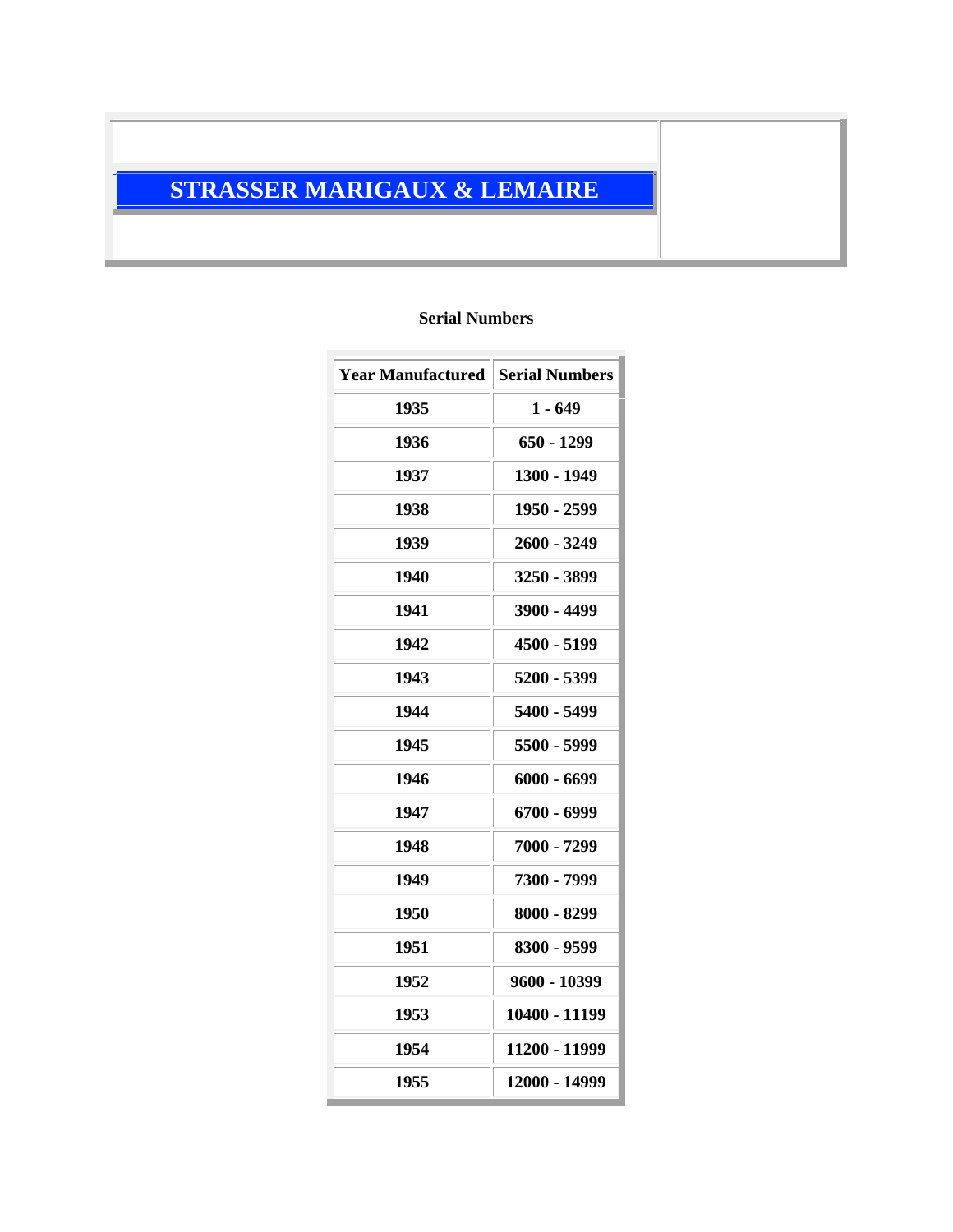| 1956 | 15000 - 15499 |
|------|---------------|
| 1957 | 15500 - 15999 |
| 1958 | 16000 - 16399 |
| 1959 | 16400 - 16799 |
| 1960 | 16800 - 16999 |
| 1961 | 17000 - 17649 |
| 1962 | 17650 - 18299 |
| 1963 | 18300 - 18949 |
| 1964 | 18950 - 18999 |
| 1965 | 19000 - 19499 |
| 1966 | 19500 - 19999 |
| 1967 | 20000 - 20199 |
| 1968 | 20200 - 20999 |
| 1969 | 21000 - 21499 |
| 1970 | 21500 - 22299 |
| 1971 | 22300 - 22699 |
| 1972 | 22700 - 23099 |
| 1973 | 23100 - 23499 |
| 1974 | 23500 - 24599 |
| 1975 | 24600 - 24799 |
| 1976 | 24800 - 25299 |
| 1977 | 25300 - 25599 |
| 1978 | 25600 - 25999 |
| 1979 | 26000 - 26299 |
| 1980 | 26300 - 26599 |
| 1981 | 26600 - 27000 |
|      |               |

**Numbers listed in the right-hand column of the table denote the approximate number range, and the relevant production years are in the left-hand column.**